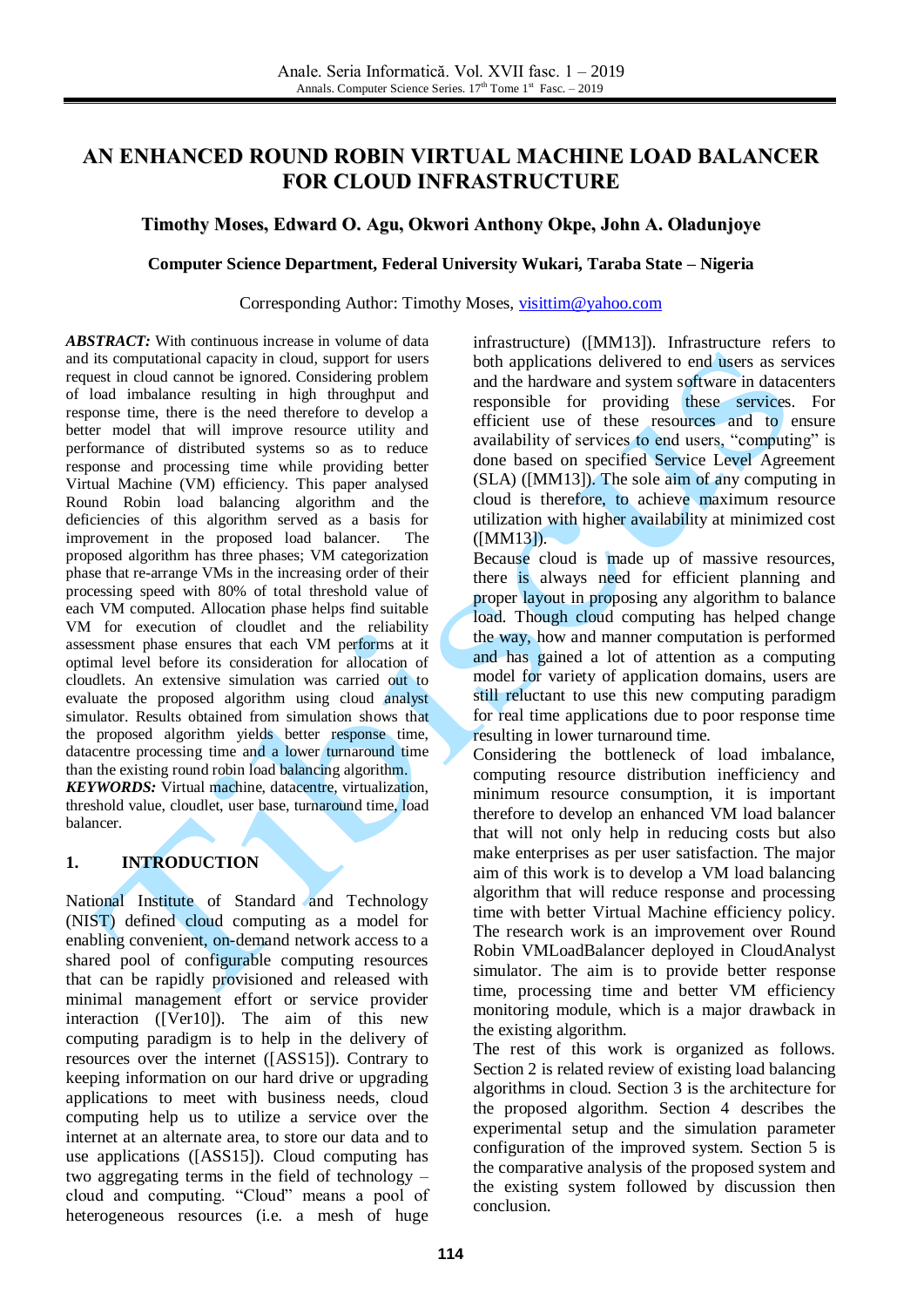# **2. REVIEW OF VIRTUAL MACHINE LOAD BALANCING ALGORITHMS**

Hajara et al. ([H+17]) proposed an improved ant colony optimization algorithm with fault tolerance for job scheduling in grid computing systems. [H+17] work is an improvement over the work of Nishant et al. ([N+12]) (Ant Colony Optimization). The ants in all the algorithms continuously originate from the head node and traverse all around the network by making forward and backward movement so that they can find which node is under loaded or overloaded. In the improved version of ACCLB, which is ACO, two types of pheromones were used – foraging pheromone (FP) and trailing pheromone (TP). FP explore overloaded node through its forward movement while TP is used to discover its path back to the node  $([N+12])$ . Because the numbers of ants in the network at a time are many, the algorithm proposed that an ant should commit suicide once it finds the target node  $([N+12])$ . Hajara et al.  $([H+17])$  suggested that larger weight in the colony means that resource has high computation power. The three algorithms shows that all tasks are assumed to be mutually independent but, the algorithms have lot of computational overhead and the fault tolerance mechanism is reactive. Akbari and Rashidi ([AR16]) proposed a multi-objectives scheduling algorithm based on cuckoo optimization for task allocation problem at compile time in heterogeneous systems. Cuckoo Optimization Algorithm (COA) mimics the breeding behaviour of cuckoos, where each individual searches the most suitable nest to lay an egg (compromise solution) in order to maximize the egg's survival rate and achieve the best habitat society ([AR16]). The algorithm uses fuzzy set theory to create fuzzy membership search domain where it consists of all possible compromise solution. The search time however, may be a setback for this algorithm. Rasti-Barzoki and Hejazi ([RH15]) proposed pseudo-polynomial dynamic programming for an integrated due date assignment, resource allocation, production and distribution scheduling model in supply chain scheduling. The first step is a heuristic that is based on property of minimum cost to initialize population, the second is the generation of non-dominated solution through resource reassignment while the third is exploitation capability through critical path based search operator ([RH15]). The objective of any load balancer is to improve resource deployment and job response time while avoiding a situation of cloudlet overload and virtual machine being idle. These algorithms however, have not balanced these objectives.

# **2.1 Review of Round Robin VM Load Balancing Algorithm**

Round Robin VM load balancing algorithm as described by Bhathiya et al. ([BRR09]); Rimal et al. ([REL09]) shows that incoming requests are allocated to VMs in a round robin fashion without considering the current load on each VM. The algorithm does not take into account previous load state of the node at the time of job. To illustrate this algorithm better, let us assume there are five cloudlets  $(C_0, C_1, C_2, C_3$  and  $C_4$ ) and three VMs (VM<sub>0</sub>, VM<sub>1</sub> and VM<sub>2</sub>) in a system. Round Robin Algorithm (RRA) will allocate each of these cloudlets in round-robin fashion as described in Table 1.

**Table 1: RRA allocation style**

| <b>Cloudlets</b> | <b>Allocation</b> |
|------------------|-------------------|
|                  | $VM_0$            |
|                  | $VM_1$            |
| دب               | VM <sub>2</sub>   |
|                  | VM <sub>0</sub>   |
|                  | $V/M$ .           |
|                  |                   |

To allocate resources, the algorithm uses the concept of time slice. Time is divided into multiple slices with each node given a time quantum within which the node will perform its operation. Once a VM is assigned a cloudlet, the VM is moved to the end of the list. Junjie et al.  $([J+11])$  presented weighted round-robin algorithm which is a form of round robin VM load balancing algorithm where each VM is assigned a specific weight  $([J+11])$ . To assign a request to a VM, you consider the present weight of the machine. If all VMs have equal weights, weighted round-robin algorithm works the same manner like round-robin VM load balancing algorithm  $([J+11])$ . Their model however, can cause VMs with higher threshold value to be overloaded while other VMs underutilized. Another upgrade of round-robin algorithm is the round-robin with server affinity proposed by Komal et al. ([KAD13]). It works in same manner as round-robin but saves the state of previous allocation of the request from a given user base so that next time a request is received from same base, the same VM will be allocated to it without having to run round-robin algorithm again ([KAD13]). Corresponding VM with state information of current allocation to a userbase has the tendency of being overloaded. Round-robin with server affinity VM Load Balancer therefore, lacks uniform resource utilization in a way that cloudlets may only be allocated to VMs with state information on the current allocation to a userbase.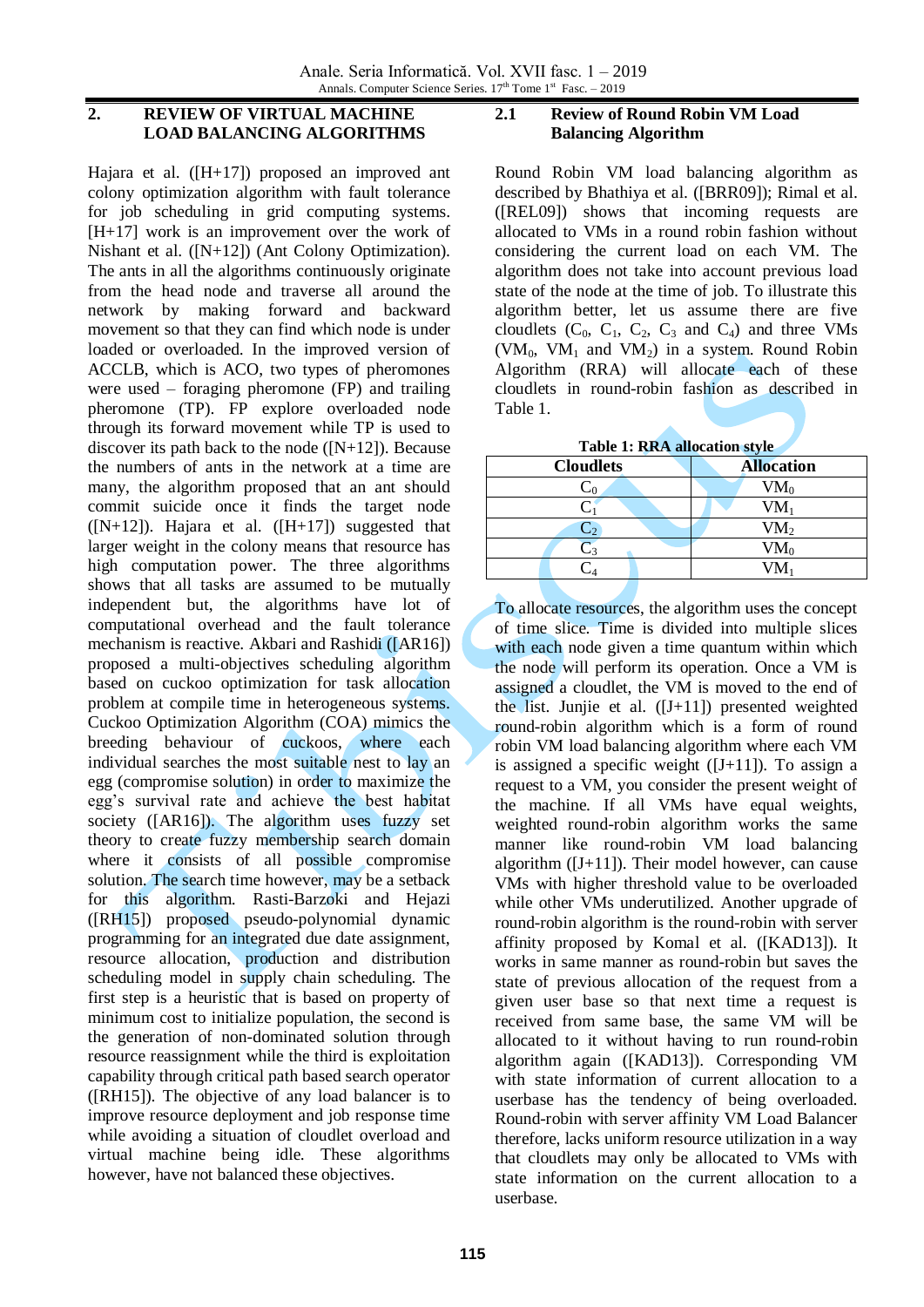### *2.1.1 Analysis of Round Robin VM Load Balancer*

This algorithm is by far the simplest available algorithm in terms of implementation. The reason is that, the algorithm only need to know the number of VMs available in the DC. However, some key assumptions must be true for this algorithm to work perfectly.

- i. The VMs must have the same carrying capacity else, performance will degrade to the speed of slowest VMs in DC.
- ii. Cloudlets must be of the same size in other to achieve optimum load distribution among the VMs. Once a VM is more loaded than another, it becomes a bottleneck for the entire system.

*We can deduce from RRA that;*

- a. Assume we have k number of VMs (i.e.  $VM<sub>1</sub>$ ,  $VM_2$ ,  $VM_3$ , ...,  $VM_k$ ) and n number of cloudlets  $(C_1, C_2, C_3, \ldots, C_n)$ . The time taken to allocate cloudlets base on time slice is O(number of cloudlets) =  $O(n)$ . Time taken to allocate cloudlets to VMs is O(number of VMs) =  $O(k)$ . Therefore, the time complexity of RRA is  $O(nk)$ .
- b. It is fast.
- c. Information needed is only VMs list.
- d. Easy to implement.
- e. Balance cloudlets easily if workload is the same for all cloudlets.
- f. Time quantum (time slice) plays a very important role for cloudlets allocation. If time quantum is very large, RRA works like First-Come-First-Serve (FCFS) algorithm. But if time quantum is small, then RRA is not more than a computer processor.
- g. The algorithm will crash completely once the above items are not true.

# *2.1.2 Limitations of the existing Round Robin VM Load Balancer*

Analysis of this algorithm shows that its deficiencies.

- a. Because total processing time is divided into quantum, number of context switches is very high. There is possibility that the algorithm will end up context switching cloudlets than processing the cloudlets. This may lead to high response time and lower throughput.
- b. In a heterogeneous environment, there is an additional task on the scheduler to decide quantum size, which if not carefully selected will lead to longer waiting time of cloudlets, high context switches and higher turnaround time.

c. No consideration for VM efficiency when allocating cloudlets.

### **3. ARCHITECTURE OF THE PROPOSED ALGORITHM**

Lower response and turnaround time, higher throughput and efficient VM monitoring capability is the aim of this proposed algorithm. The algorithm is built in a manner that cloudlets allocation to VMs is on the basis of their processing capacities. Eighty per cent of the total threshold value of a virtual machine is considered the best carrying capacity for effective load balancing. In a case where all VMs in the DC have attained 80% of their total threshold value; the remaining 20% of each machine in the DC can then be utilized. This system is built in three phases, (a) VM categorization phase, (b) allocation phase and (c) VM reliability assessment phase.

a. **VM Categorization Phase:-** VMs created and mapped to physical host(s) in DC are rearranged by the proposed load balancer in increasing order of their processing speed and 80% of total threshold value of each VM computed. Because resources for each VM differ in a heterogeneous environment in cloud. the processing speed for each VM also differs. The threshold value of  $VM_i$  will therefore, be different from that of VM<sub>i</sub>. Hence, the carrying capacity of a VM is the function of its threshold value.

If  $C<sub>VM</sub>$  is the carrying capacity of VM, then

$$
C_{vm} = f(n) \tag{1}
$$

where **n** is the threshold value of VMj



**Figure 1: 80% threshold value allocation graph for all VMs**

Figure 1 illustrates the re-arrangement of VMs and their respective 80% threshold values. These 80% threshold values serve as the boundary for allocation of cloudlets to each VM until all VMs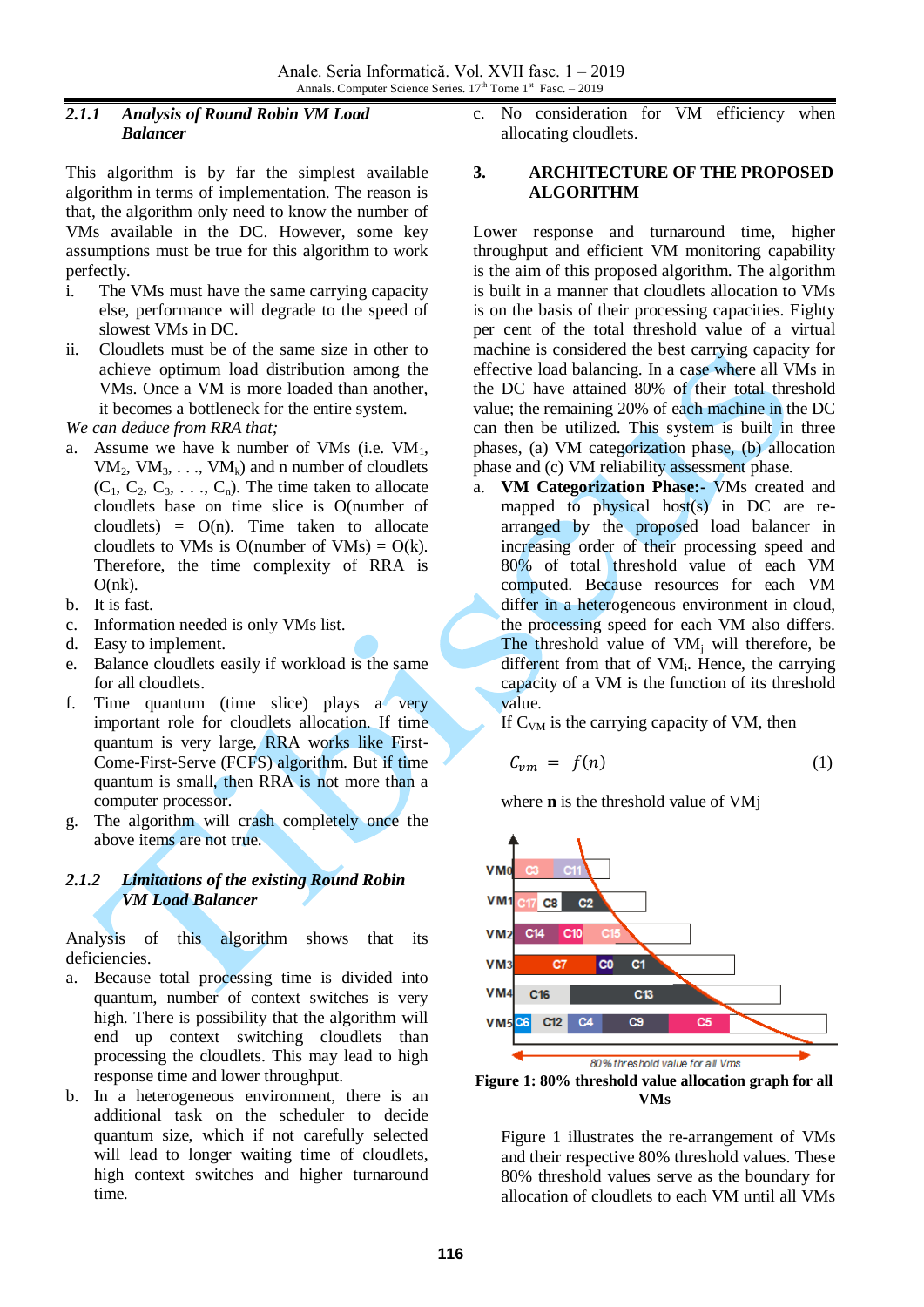attained this boundary and there are still cloudlets in the global queue.

- b. **Allocation Phase:-** A VM is considered suitable for cloudlet allocation if it satisfies two conditions. Cloudlet computation time is not more than 80% threshold value of the machine and the VM is lightly loaded. As datacentre controller queries the load balancer for cloudlet allocation, the load balancer measures the length (in million instructions) of the cloudlet and accordingly chooses a VM (termed corresponding VM) following the two conditions mentioned earlier. There are two possible cases with this allocation.
	- **Best case** The best case scenario is when the cloudlet size is less than 80% threshold value and VM is lightly loaded. In this case, the load balancer allocates the cloudlet to the corresponding VM.
	- **Worst case –** A case where cloudlet size is greater than 80% threshold value or no lightly loaded VM. In this case, the load balancer allocates the cloudlet to any VM provided the cloudlet size does not exceed total threshold value of the corresponding VM.
- c. **Reliability Assessment Phase:-** Reliability assessment algorithm is added to this proposed system to monitor the efficiency of each VM. Initially, reliability  $(R)$  of each VM is set to 0. We have adaptability factor AF, which is the number of allocations per cycle. A cycle is equivalent to 10 different allocations made to each VM. AF is set to 10 at first allocation to a VM and decremented with subsequent allocations. This implies that  $10 \ge AF \ge 1$ .

*How to calculate Reliability Assessment (RA) for each VM<sup>j</sup>*

From the analysis of the proposed system we have that;

# Cloudlet burst time

8  $\frac{80}{100}$  VM threshold value (2)  $\therefore$  Cloud

$$
\gamma \frac{4}{5} VM threshold value \tag{3}
$$

Where  $\gamma$  is a constant representing additional computation time for processing a cloudlet.

To obtain turnaround time (TAT) for a particular cloudlet, we first calculate  $\gamma$  from eq(3) and add the value to the total cloudlet burst time. That will give us the expected TAT for processing the cloudlet.

Assume a cloudlet with a burst time (BT) of say 9ms is allocated to  $VM_i$  whose threshold value is 15ms. From equation (3) we have;

$$
9ms = \gamma \frac{4}{5} 15ms
$$
  

$$
9ms x 5 = 60\gamma
$$
  

$$
\gamma = \frac{45}{60} = 0.75ms
$$

Hence, TAT = cloudlet burst time +  $\nu$  = 9ms +  $0.75$ ms = 9.75ms

At the end of execution of that cloudlet, if TAT < 9.75ms, then  $R = 1$ , AF will be decremented if another allocation to same  $VM_i$  is made.

At  $AF = 0$  we compute Reliability Assessment (RA)

$$
RA = \frac{R}{10} x 100 = 10R
$$
 (4)

If  $RA > 80\%$ , then VM; is efficient. More allocations can be made to same VM. AF is initialized back to 10, R is set to 0. If  $RA < 80\%$ , the load balancer stops allocation to the corresponding VM and notify the datacentre controller. Figure 2 describes the working model of our proposed system.

From Figure 2, all VM from datacentre controller are re-arranged in order of their threshold values. The proposed algorithm maintains an index table with VM id, threshold values, number of cloudlets allocated, reliability (R) and adaptability factor (AF). To measure VM efficiency, reliability assessment module is used. Once the reliability of a machine is less than 80% of its total allocations, the load balancer stops allocating cloudlets to such VM and a notification is sent to the datacentre controller. Steps involved in our proposed system are described below.

- Step 1: Re-arrange VMs in increasing order of their threshold value and calculate 80% total threshold value for each VM.
- Step 2: Data centre controller received a new request
- Step 3: Allocation count set as  $0: AF = 10$
- Step 4: Datacentre controller queries load balancer for allocation of cloudlet
- Step 5: Load balancer checks VM whose 80% threshold value is greater than or equal to cloudlet size.
- Step 6: Load balancer returns the VM id to datacentre controller
- Step 7: Datacentre controller notifies load balancer of new allocation
- Step 8: Current active load on that VM is modified in the allocation table
- Step 9: Allocation count for that VM is incremented by 1
- Step 10: VM completes execution and Datacentre controller notifies load balancer of VM de-allocation
- Step 11: Additional computation time (y) is calculated and TAT obtained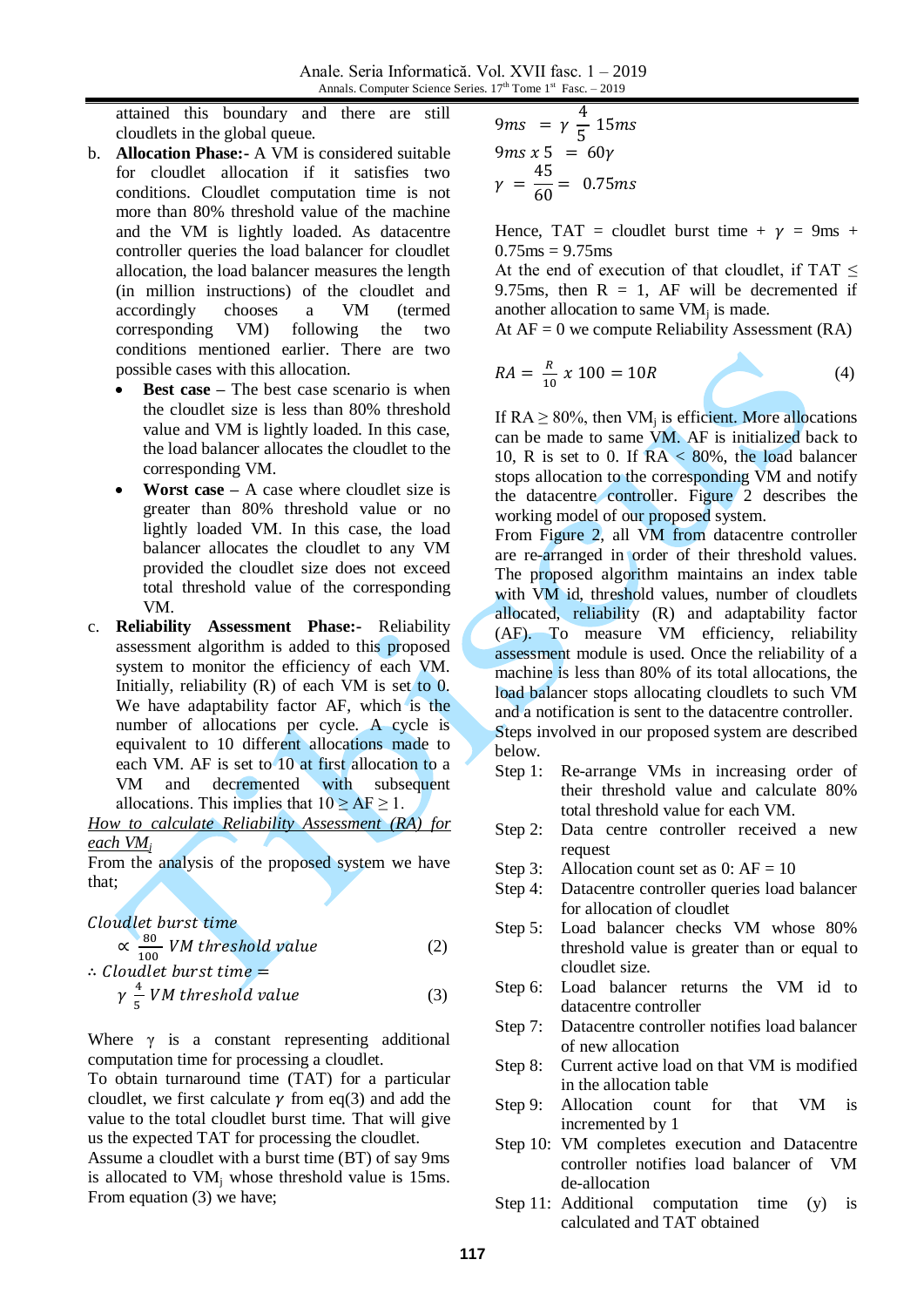- Step 12: Adaptability factor (AF) is decremented by 1
- Step 13: Reliability assessment is computed
- Step 14: if  $RA \leq 80\%$  then load balancer stops allocation to the VM and Datacentre controller notified.
- Step 15: Datacentre controller checks if there are waiting cloudlets in the queue. If true, then return to Step 4.



**Figure 2: Working model of the proposed system**

#### **3.1 Hypothetical illustration of the proposed algorithm**

To illustrate the working methodology of our proposed system, we assume a reference stream of five cloudlets with their varying burst time in (million instructions) as shown in Table 2 is used. To make this illustration simple, we also assume a single VM with processing time of 7ms. Two performance parameters are taken into account to compare and analyse the algorithm – Average Waiting Time (AWT) and Average Turnaround Time (ATAT). Result of computation in shown in Table 3.

| Table 2: Cloudlets Burst Time |  |  |  |
|-------------------------------|--|--|--|
|                               |  |  |  |

| <b>Cloudlets</b> | Burst time (ms) |
|------------------|-----------------|
|                  |                 |
|                  |                 |
|                  |                 |
|                  |                 |
|                  |                 |

#### *3.1.1 To calculate AWT and ATAT for RRA, we assume a quantum size of 2ms*



WT for  $C_1 = 0 + (9 - 2) = 0 + 7 = 7$ ms WT for  $C_2 = 2 + (10 - 4) = 2 + 6 = 8$ ms WT for  $C_3 = 4 + (12 - 6) = 4 + 6 = 10$ ms WT for  $C_4 = 6 + (14 - 7) + (18 - 16) = 6 + 7 + 2 =$ 15ms WT for  $C_5 = 7$ ms  $AWT = (7 + 8 + 10 + 15 + 7) / 5 = 47/5 = 9.4$ ms TAT for  $C_1 = 10$ ms TAT for  $C_2 = 12$ ms TAT for  $C_3 = 14$ ms TAT for  $C_4 = 20$ ms TAT for  $C_5 = 9$ ms ATAT =  $(10 + 12 + 14 + 20 + 9) / 5 = 65/5 =$ **13.0ms**

#### *3.1.2 To calculate AWT and ATAT for the Proposed System*

From analysis of the proposed algorithm, if processing time of VM under consideration is 7ms, then its 80% threshold value will be 5.6ms. Therefore, any cloudlet with burst time greater than 5.6ms will have to wait until cloudlets with smaller burst time are executed. The grant chant below shows the execution pattern for all cloudlets.

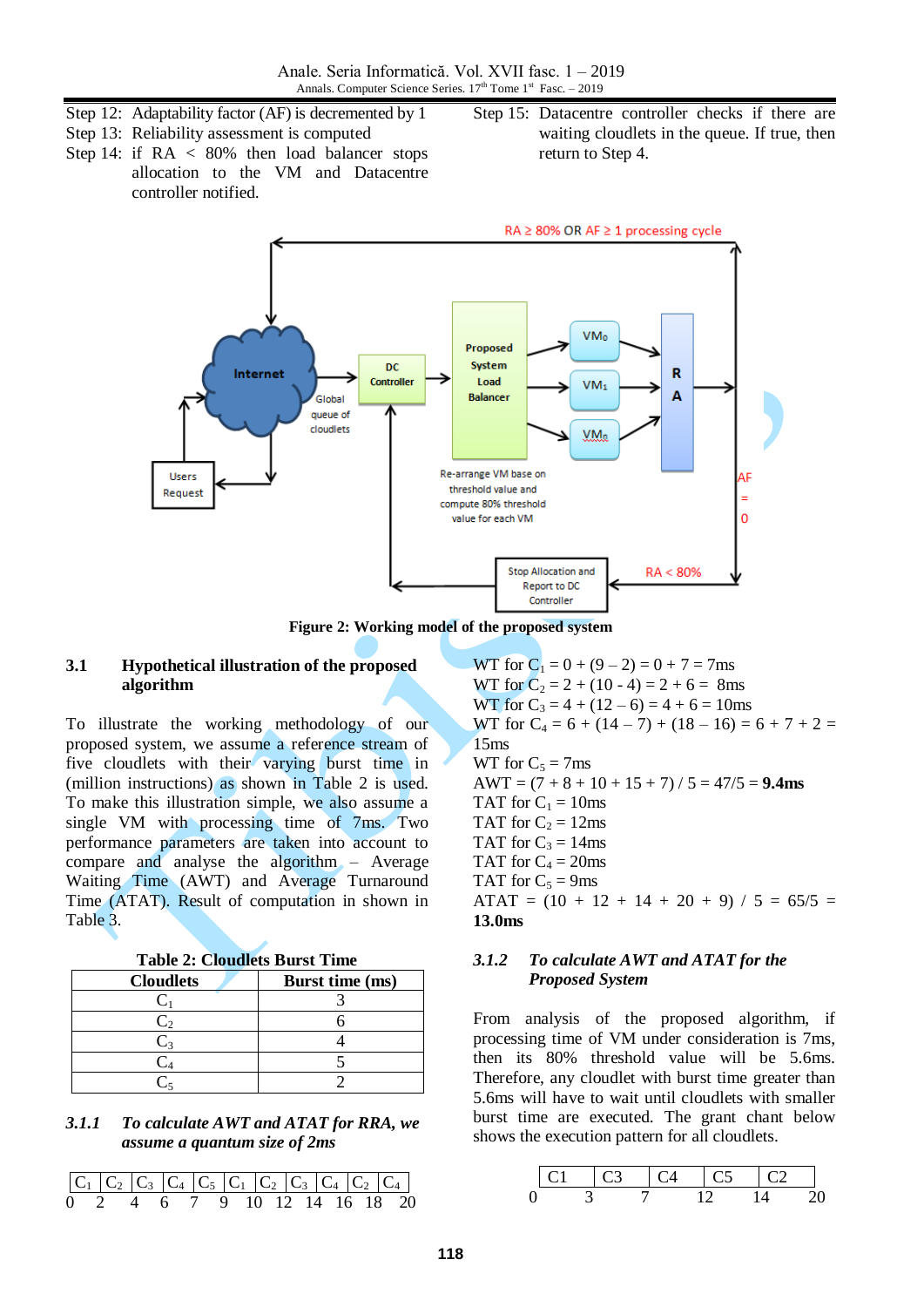Anale. Seria Informatică. Vol. XVII fasc. 1 – 2019 Annals. Computer Science Series.  $17<sup>th</sup>$  Tome  $1<sup>st</sup>$  Fasc.  $-2019$ 

| WT for $C_1 = 0$ ms                                                |
|--------------------------------------------------------------------|
| WT for $C_2 = 14$ ms                                               |
| WT for $C_3 = 3$ ms                                                |
| WT for $C_4 = 7$ ms                                                |
| WT for $C_5 = 12$ ms                                               |
| $AWT = (0 + 14 + 3 + 7 + 12) / 5 = 36/5 = 7.2$ ms                  |
| TAT for $C_1 = 3$ ms                                               |
| TAT for $C_2 = 20$ ms                                              |
| TAT for $C_3 = 7$ ms                                               |
| TAT for $C_4 = 12$ ms                                              |
| TAT for $C_5 = 14$ ms                                              |
| $\text{ATAT} = (3 + 20 + 7 + 12 + 14) / 5 = 56/5 = 11.2 \text{ms}$ |
|                                                                    |

|  |  | <b>Table 3: Result of computation</b> |
|--|--|---------------------------------------|
|  |  |                                       |

| <b>Parameters</b> | <b>Round Robin</b> | <b>Proposed</b>   |
|-------------------|--------------------|-------------------|
|                   | <b>Algorithm</b>   | Algorithm         |
| AWT               | 10.2ms             | 7.2 <sub>ms</sub> |
| <b>ATAT</b>       | 13.8ms             | 11.2ms            |

From Table 3 and Figure 3, it can be seen that the average waiting time and average turnaround time for the existing system is higher than that of the proposed system. This shows that, the proposed system gives a better response time and lower turnaround time than the existing systems.





#### **4. EXPERIMENTAL SETUP AND RESULTS**

#### **4.1 Experimental Setup**

Six user bases on the cloud simulator representing six regions of the world were defined for the purpose of this study. Table  $4$  – Table 6 gives parameters used for our research study.

| <b>Table 4: Main Configuration</b> |
|------------------------------------|
|                                    |

| <b>Region</b>    | <b>User</b><br><b>Base</b> | <b>Time</b><br>Zone<br>(GMT) | <b>Peak hours</b><br>(Local Time) | <b>Peak hours</b><br>(GMT) | <b>Simultaneous</b><br>online user<br>during peak<br>hours | <b>Simultaneous</b><br>online users<br>during off-<br>peak hours |
|------------------|----------------------------|------------------------------|-----------------------------------|----------------------------|------------------------------------------------------------|------------------------------------------------------------------|
| 0- North America | UB <sub>0</sub>            | $-6.00$                      | $7:00 - 9:00$ pm                  | $13:00 - 15:00$            | 84,000                                                     | 8,400                                                            |
| 1- South America | UB1                        | $-4.00$                      | $7:00 - 9:00$ pm                  | $15:00 - 17:00$            | 55,500                                                     | 5,500                                                            |
| 2- Europe        | UB2                        | $+1.00$                      | $7:00 - 9:00$ pm                  | $20:00 - 22:00$            | 107,000                                                    | 10,700                                                           |
| 3- Asia          | UB <sub>3</sub>            | $+6.00$                      | $7:00 - 9:00$ pm                  | $01:00 - 3:00$             | 150,600                                                    | 15,060                                                           |
| 4- Africa        | UB <sub>4</sub>            | $+2.00$                      | $7:00 - 9:00$ pm                  | $21:00 - 23:00$            | 15,000                                                     | 1,500                                                            |
| 5- Oceania       | UB5                        | $+10.00$                     | $7:00 - 9:00$ pm                  | $09:00 - 11:00$            | 3600                                                       | 360                                                              |

Main configuration settings in cloud analyst simulator have level details for each geographical region of the world. Table 4 shows these main configurations to be used for this study. The parameters used in this configuration are taken into consideration as a data set from social network site facebook.

| Table 5: Data centre configuration |  |  |  |  |  |  |
|------------------------------------|--|--|--|--|--|--|
|------------------------------------|--|--|--|--|--|--|

| <b>Parameters</b>      | Value used |
|------------------------|------------|
| VM image size          | 10,000     |
| VM memory              | 512MB      |
| VM bandwidth           | 1000       |
| DC - Architecture      | x86        |
| $DC - OS$              | Linux      |
| DC - VMM               | Xen        |
| DC - Number of machine |            |

DC configuration used for this study is shown in Table 5 above. Resources in this configuration are DC architecture, operating system of the host machine inside server farm of associated DC. Xen virtual machine monitor is used to monitor virtualization control.

**Table 6: Physical hardware details of DC**

| <b>Parameters</b>                              | Value used  |
|------------------------------------------------|-------------|
| DC - memory per machine                        | 1,024MB     |
| DC - storage per machine                       | 100,000     |
| DC - available bandwidth per machine           | 10,000      |
| DC - number of processors per machine          | 3           |
| DC - processor speed                           | 100MIPS     |
| DC - VM policy                                 | Time-Shared |
| DC - User grouping tables in user base         | 1000        |
| DC - request grouping factor                   | 100         |
| DC - Executable instruction length per request | 250 bytes   |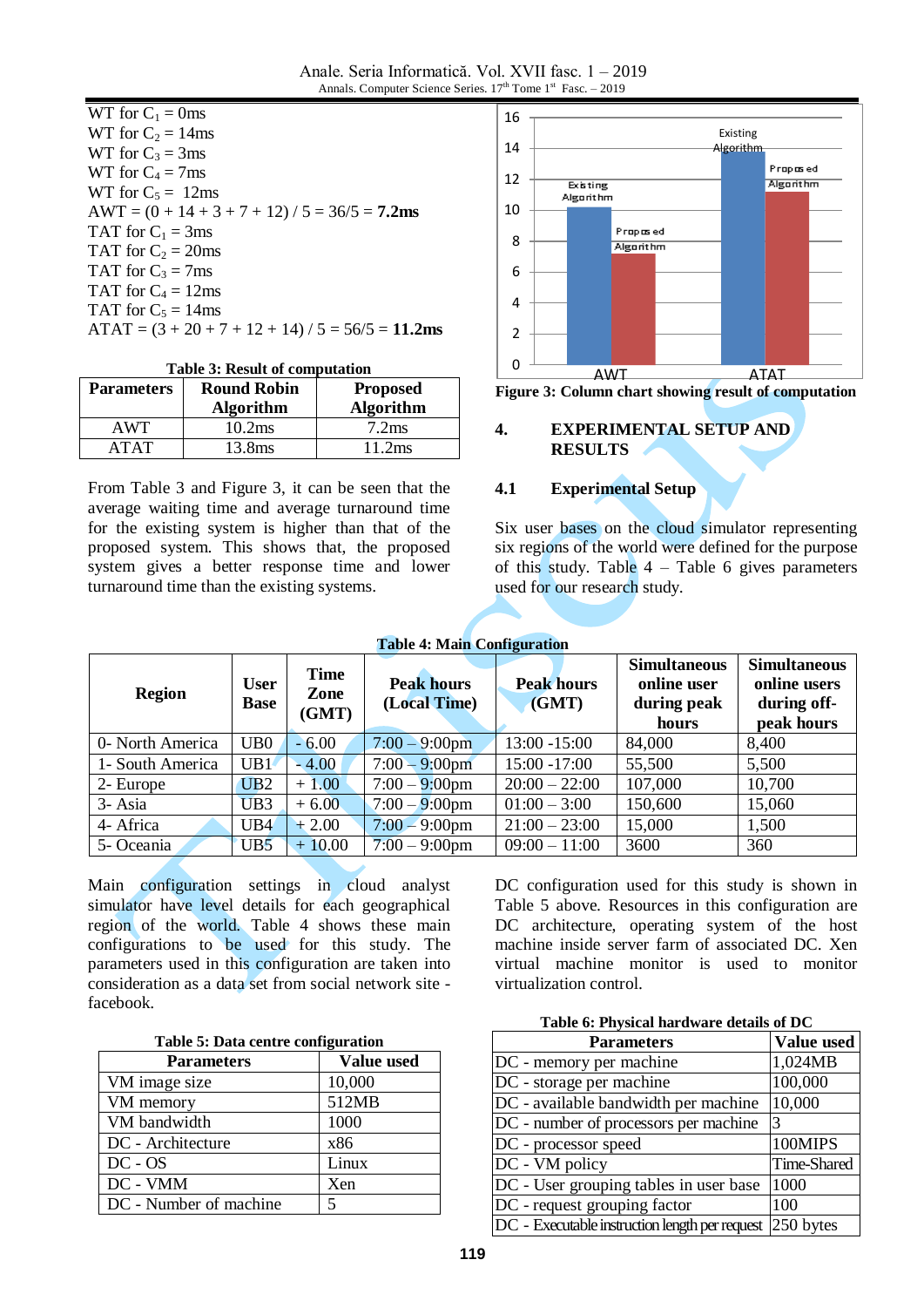Details of each VM in DC are captured in Table 6. The memory, storage and bandwidth per machine are detailed in this table. For the purpose of simulation, we make some assumptions on the data set.

i. A single time zone has been considered for each user base.

- ii. Most people use facebook in the evening after returning from their place of work for at least 2 hours.
- iii. 5% of the total registered facebook users of our hypothetical application remain active during peak hours and 10% of the peak hour users remain online in off-peak hours.

Table 4 to 6 simply prepare our work for simulation by setting the parameters at infrastructure, platform and user level.

**5. RESULT/COMPARISON**

Like with most real-world web applications, the two algorithms were run differently on a cloud analyst simulator deployed in a single location, in region (Africa) taking into consideration diverse scenarios. The first scenario assumed a case where cloudlets are deployed on a single datacentre with 20VMs in region 5 (Africa). Other scenarios have same number of VMs each deployed on 2, 3, 4 and 5 datacentres respectively. The physical hardware details of DC still remains as in Table 6 with 1,024MB of memory in each VM running on physical processors capable of speed of 100MIPS.

|                      |                     |                        | <b>Table 7: Results of Simulation</b> |                           |                        |                 |  |
|----------------------|---------------------|------------------------|---------------------------------------|---------------------------|------------------------|-----------------|--|
|                      |                     | <b>Overall Average</b> |                                       | <b>Overall Average DC</b> | <b>Overall Average</b> |                 |  |
| <b>Scenario</b>      | <b>Waiting Time</b> |                        | <b>Processing Time</b>                |                           | <b>Turnaround Time</b> |                 |  |
|                      | <b>Existing</b>     | <b>Proposed</b>        | <b>Existing</b>                       | <b>Proposed</b>           | <b>Existing</b>        | <b>Proposed</b> |  |
|                      | algorithm           | algorithm              | algorithm                             | algorithm                 | algorithm              | algorithm       |  |
| 1DC with 20VMs each  | 3,612.96            | 2,550.32               | 3,220.56                              | 2,613.79                  | 6,833.52               | 5,164.11        |  |
| 2DCs with 20VMs each | 2,117.90            | 1,494.99               | 1,721.34                              | 1,397.03                  | 3,839.24               | 2,892.02        |  |
| 3DCs with 20VMs each | 2,021.47            | 1,426.92               | 1,643.77                              | 1,334.07                  | 3,665.24               | 2,760.99        |  |
| 4DCs with 20VMs each | 1,609.64            | 1,136.22               | 1,251.54                              | 1,015.74                  | 2,861.18               | 2,151.96        |  |
| 5DCs with 20VMs each | 1,168.19            | 824.60                 | 802.18                                | 651.04                    | 1,970.37               | 1,475.64        |  |



**Figure 4: Column chart showing the overall average turnaround time for both existing and proposed algorithms**

As shown in Table 7, simulation results used for comparison are based on the following:

- i. Overall Average Waiting Time (time it takes to respond to each task)
- ii. Overall Average Datacenter Processing Time (time it takes to complete a task)
- iii. Overall Average Turnaround Time (waiting time + processing time)

# **5.1 Discussion**

A careful observation of Table 7 and Figure 4 shows that with a single datacentre, the proposed algorithm shows a very significant difference from the existing algorithm. The results of both algorithms dropped as more datacentres are added to execute cloudlets. Though significant difference still exist between the two algorithms as more datacenters are added, it is possible that with a greater number of datacenters and same number of virtual machines, there may not be major difference between the two algorithms. The